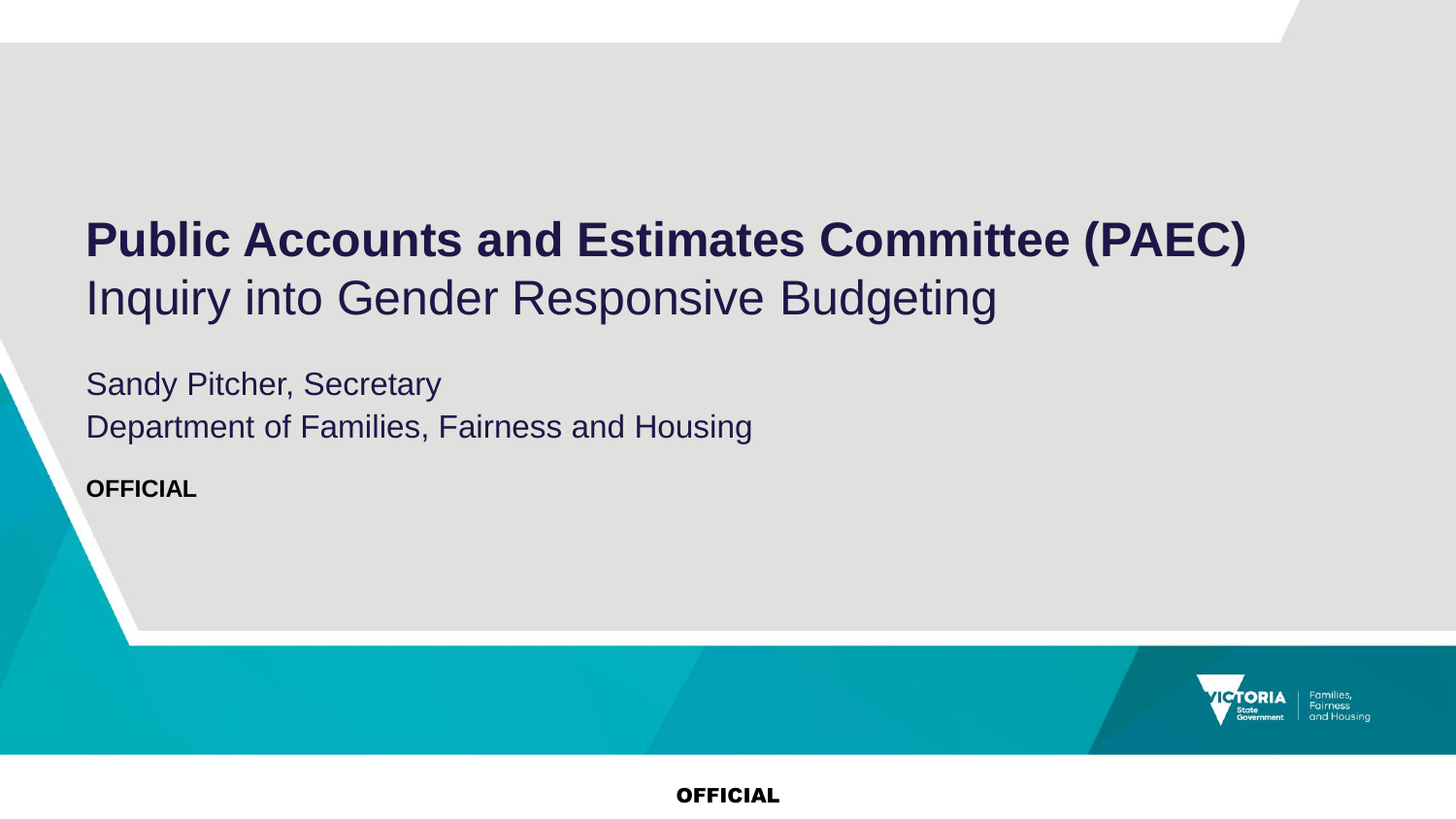## Background – Gender Responsive Budgeting

**Gender Responsive Budgeting** analyses the impact of budgets on gender equality and provides a process for adapting budgetary decision making and priority setting

### **Importance of Gender Responsive Budgeting**

Evidence shows that gender-neutral approaches to policies, programs and services do not always result in equal outcomes. This is because:

- differences in the lives of women, men and gender diverse persons mean that policy, program and service needs are different
- women may experience gender inequality differently on the basis of their age, race, disability, religion, geographic location, sexual orientation, gender identity, caring responsibilities or other attributes
- women often do not have the same access as men to decision-making processes, resources or economic and social opportunities
- gender interacts with circumstances to affect an individual's experiences in many ways.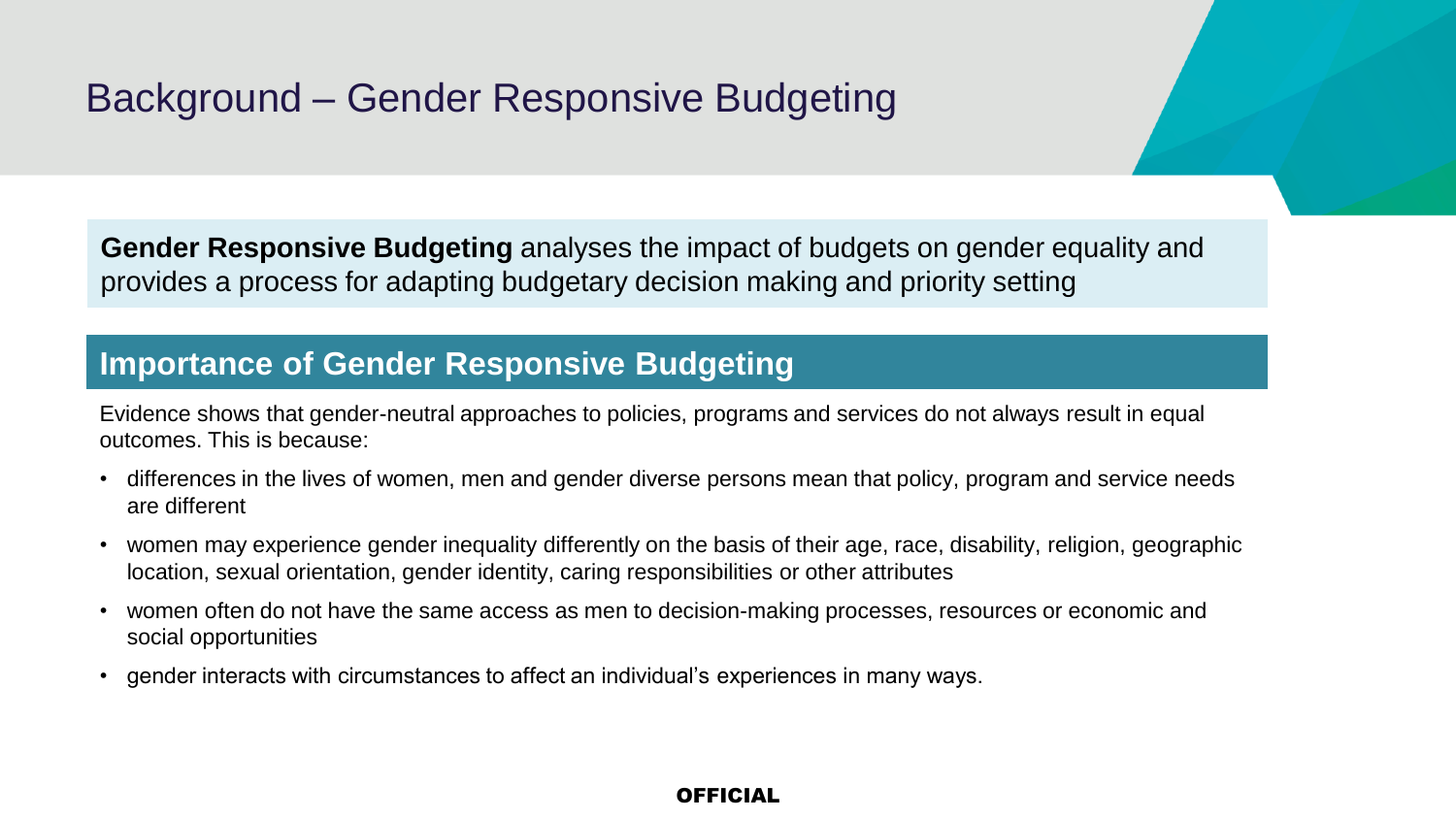## Gender Responsive Budgeting in practice



### **International experience shows that GRB has the capacity to increase government accountability and achieve both economic and social objectives**

Gender Responsive Budgeting tools have been trialled or adopted by nearly half of all OECD countries, including five of the seven largest economies in the world: Canada, France, Germany, Japan and the United Kingdom.

Internationally, Gender Responsive Budgeting has led to:

### **Austria**



Tax system reform to provide greater incentives for women to participate in the workforce

### **Mexico**



Investment in programs for health conditions more likely to affect women, resulting in increased women's life expectancy

### **Ukraine**



Identification that school sports options were more preferred by boys than girls. Through providing additional options, girls' participation increased by 9 per cent in two years.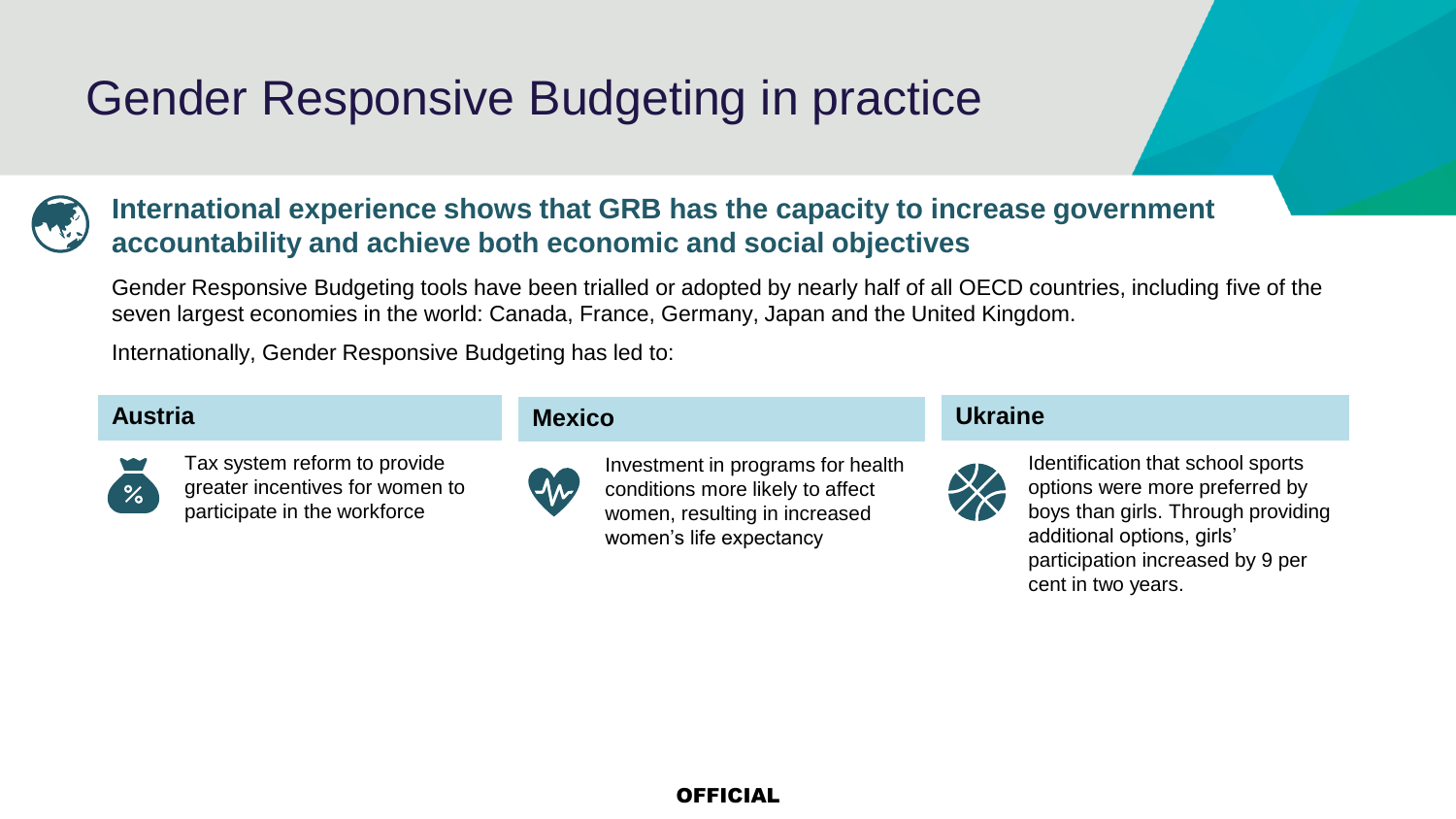## Impact of COVID-19 on Women

### **Women have been disproportionately impacted in the labour market**



#### **More job losses**

Women-dominated sectors have experienced significant **job losses** and **reduction in hours of work**, and have been most affected by public health restrictions.

Compared to March 2020, in mid-June 2021, **in Victoria jobs in womendominated industries fell by**:

- **12.3 per cent** in the arts and recreation services sector
- **10.5 per cent** in the accommodation and food services sector <sup>1</sup>



#### **Insecure work**

Australian women work in **less secure** and **lower paid** jobs than men. Women make up **55 per cent** of Australia's **casual workers.<sup>1</sup>**

**Casual workers were more likely to lose jobs during the COVID-19 pandemic.**

#### **Women-dominated sectors continue to be heavily impacted**

Majority-women service industries have been hardest hit, and will continue to be heavily restricted by the necessity of rolling lockdowns and capacity restrictions upon re-opening.



**Percentage women workforce**

#### **Frontline work**

Women make up the **majority of our essential, frontline workers.**

**OFFICIAL** 

In Australia, **4 in 5** workers in healthcare and social assistance are women 3





#### **Impact of national policies**

Many industries employing high proportions of women were **excluded from JobKeeper in 2020**.

These include:

- **local government** (55 per cent women workforce, Victoria)
- **universities** (58 per cent women workforce, national).

**Childcare (95 per cent women workforce) was the first sector to lose JobKeeper** in July 2020, as part of the transition back to pre-COVID funding arrangements. <sup>4</sup>



With working from home arrangements in place and disruptions to childcare services and schools, Australian **women** spent **over 4.5 hours**  more a day on unpaid care and work during lockdown in May 2020. Men spent an average of **3.5 hours** more.<sup>5</sup>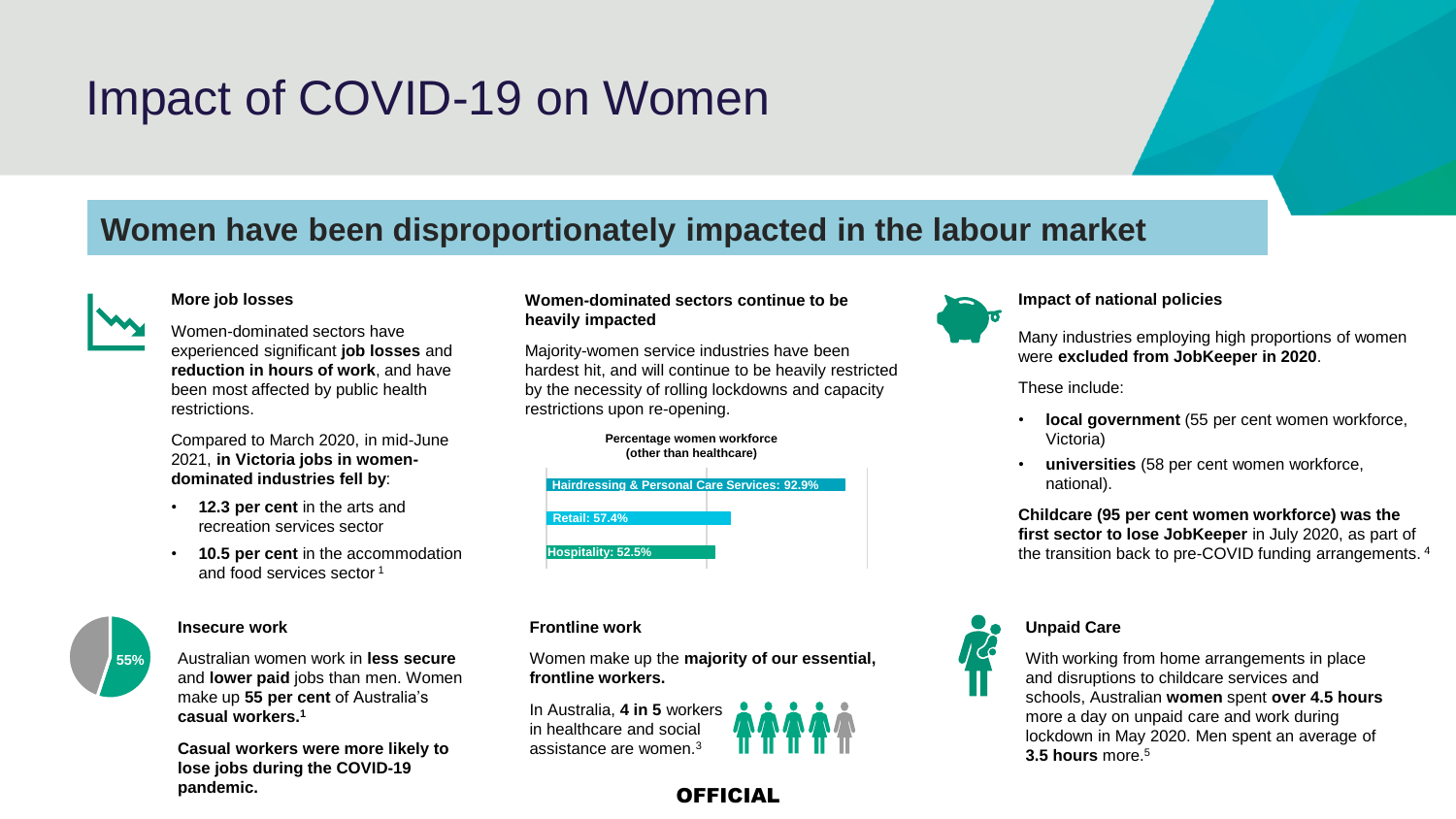## Impact of COVID-19 on Women

## **COVID-19 has highlighted pre-existing gender inequalities**



As at August 2021, the **gap** in the **labour force participation** between Victorian men and women remains at **9.9 percentage points**. 1

#### **Impact of lockdowns**

ABS data from October 2021 shows Victorian women have lost **7.4 per cent** of their payroll jobs since mid-July, **30 per cent more** than the losses for men <sup>2</sup> .



The pay between men and women has widened over the life of the pandemic.

**Victoria's** gender pay gap **increased** from **9.6 per cent** in the 12 months from May 2020 to **12.2 per cent in May 2021**. 3

#### **Compounding inequality over the lifetime**

Disruptions to women's economic security and employment in the short-term can lead to entrenched disadvantage in the long term.

Through the Commonwealth's COVID-19 **Early Release of Super scheme** in 2020, women aged 25 to 34 withdrew 35 per cent of their balances, whilst men withdrew 29 per cent.<sup>4</sup>



A 25-year-old withdrawing \$20,000 could **reduce** their **super balance** at retirement by up to \$102,824.5

**Gender Pay Gap Intersectional disadvantage** 

Widening gender inequalities are **compounded** by disadvantage or discrimination that a person may experience on the basis of other factors that intersect with gender, including **Aboriginality, age, disability, ethnicity, gender identity, race, religion, sexual orientations or other attributes**.



For example, **single mothers became unemployed at five times the rate** of other mothers from May to June 2020.<sup>6</sup>



**1 in 6 recently arrived migrant women are unemployed** compared with about **1 in 20** Australian-born women.<sup>7</sup>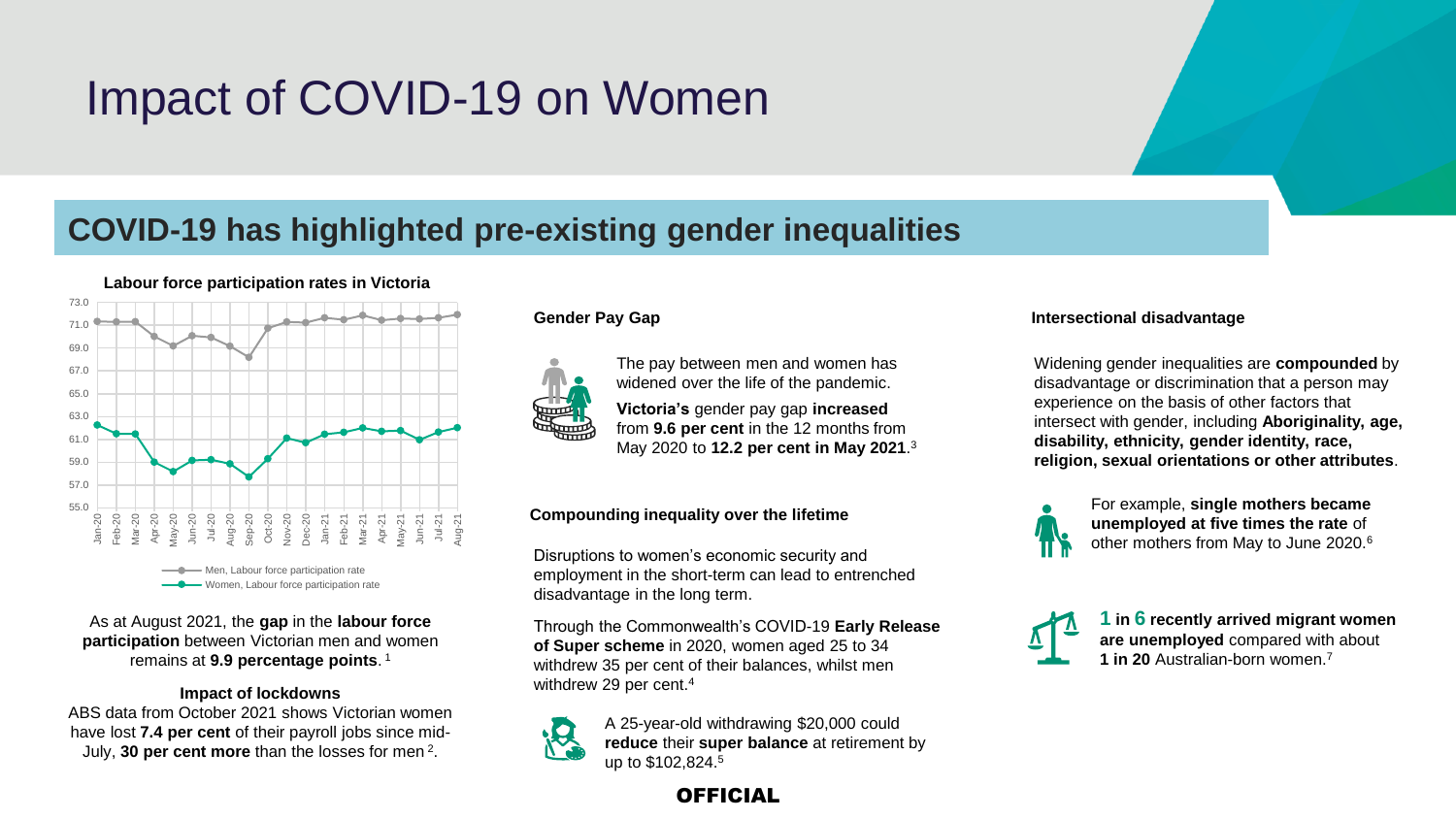## Victorian Government's journey on Gender Responsive Budgeting

| 2016<br>Release of Safe<br>and Strong: A<br>Victorian Gender<br><b>Equality Strategy</b> |                                                                                             | 2019-20<br>councils | Pilot of gender impact<br>assessment toolkit with<br>two departments, Victoria<br>Police and 10 local |                                                                                                             | 2021<br>Gender Equality Act 2020 came<br>into force on 31 March 2021,<br>requiring public sector<br>organisations to:<br>undertake workplace gender audits<br>prepare Gender Equality Action Plans<br>conduct Gender Impact Assessments |                                                                                                       | <b>July 2021</b><br>Independent Inquiry<br>into Economic Equity<br>for Victorian Women<br>announced |                                                                                                      |  |
|------------------------------------------------------------------------------------------|---------------------------------------------------------------------------------------------|---------------------|-------------------------------------------------------------------------------------------------------|-------------------------------------------------------------------------------------------------------------|-----------------------------------------------------------------------------------------------------------------------------------------------------------------------------------------------------------------------------------------|-------------------------------------------------------------------------------------------------------|-----------------------------------------------------------------------------------------------------|------------------------------------------------------------------------------------------------------|--|
|                                                                                          |                                                                                             |                     |                                                                                                       |                                                                                                             |                                                                                                                                                                                                                                         |                                                                                                       |                                                                                                     |                                                                                                      |  |
|                                                                                          | 2017-18<br><b>First annual Gender</b><br><b>Equality Budget</b><br><b>Information Paper</b> |                     | 2020                                                                                                  | Gender Equality Act 2020<br>passed Parliament and<br><b>Commission for Gender</b><br>Equality in the Public |                                                                                                                                                                                                                                         | 2021-22<br>Budget funding to<br>implement Gender<br>Responsive Budgeting<br>Unit within Department of |                                                                                                     | <b>Early 2022</b><br>Delivery of final report<br>and recommendations of<br>the Inquiry into Economic |  |

#### OFFICIAL

Treasury and Finance

Equity for Victorian

women

(DTF)

Sector established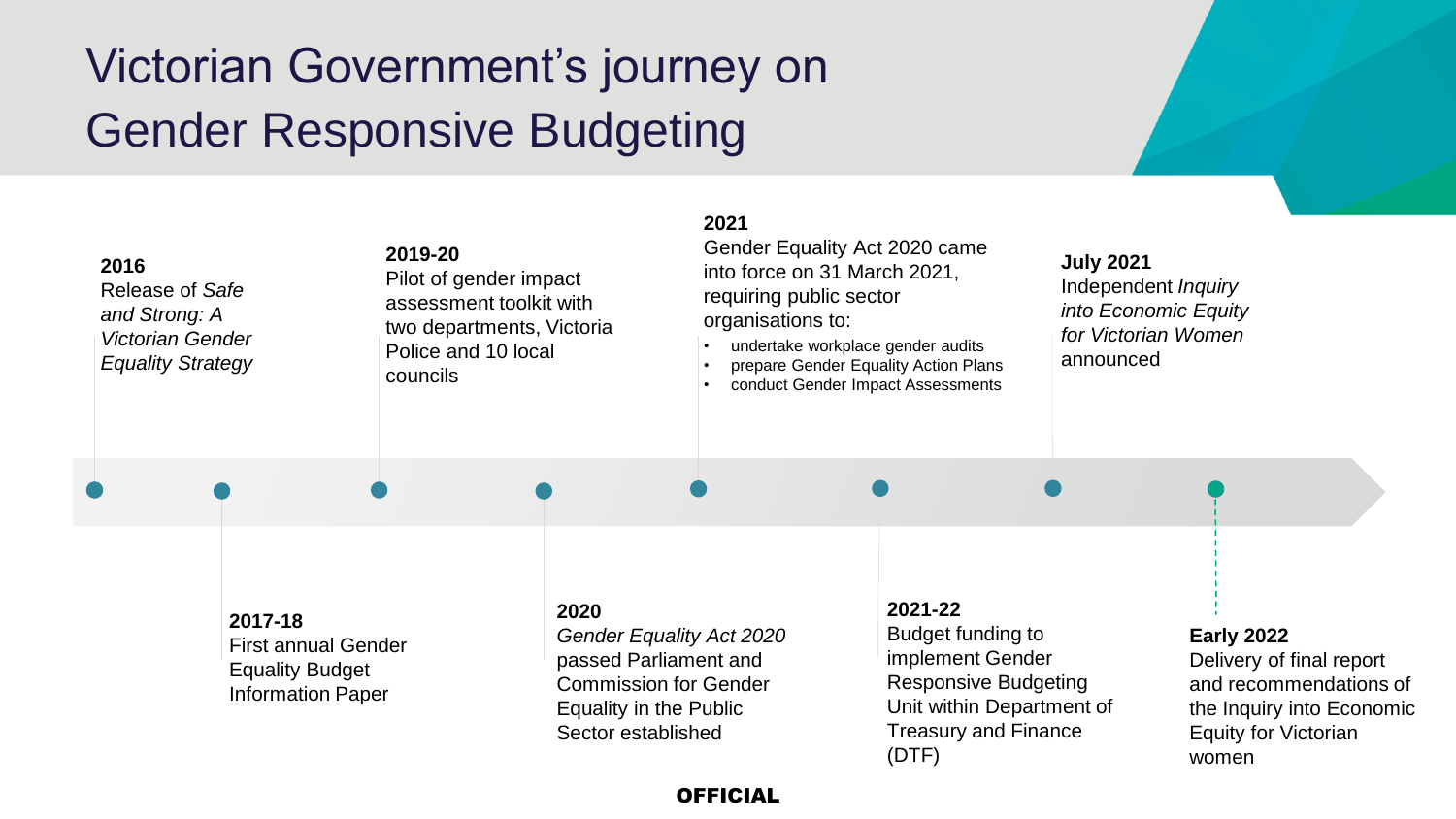# Victorian Government progress on Gender Responsive Budgeting

### **Initiatives to strengthen gender responsive policymaking**

### **Implementation of the** *Gender Equality Act 2020*  **and establishment of the Commission for Gender Equality in the Public Sector**

- The *Gender Equality Act 2020* came into effect on 31 March 2021 and requires Victorian public sector organisations, universities and local councils ('defined entities') with 50 or more employees **to improve workplace gender equality**.
- The Commission for Gender Equality in the Public Sector was established to support implementation of the *Gender Equality Act 2020.*
- As part of obligations under the Act, defined entities are required to undertake **gender impact assessments** of all new policies, programs and services that directly and significantly impact the public, as well as those up for review.

### **Gender Impact Assessments**

Under the Gender Equality Act, gender impact assessment must:

- **assess the effects** that the policy, program or service may have on people of different genders
- **explain how** the policy, program or service will be changed to better support Victorians of all genders and promote gender equality
- **apply an intersectional approach** (where practical) by considering impact of Aboriginality, age, disability, ethnicity, gender identity, race, religion, sexual orientation or other attributes in addition to gender.

Defined entities must also report on these assessments every two years as part of progress reports, following the submission of their Gender Equality Action Plans.